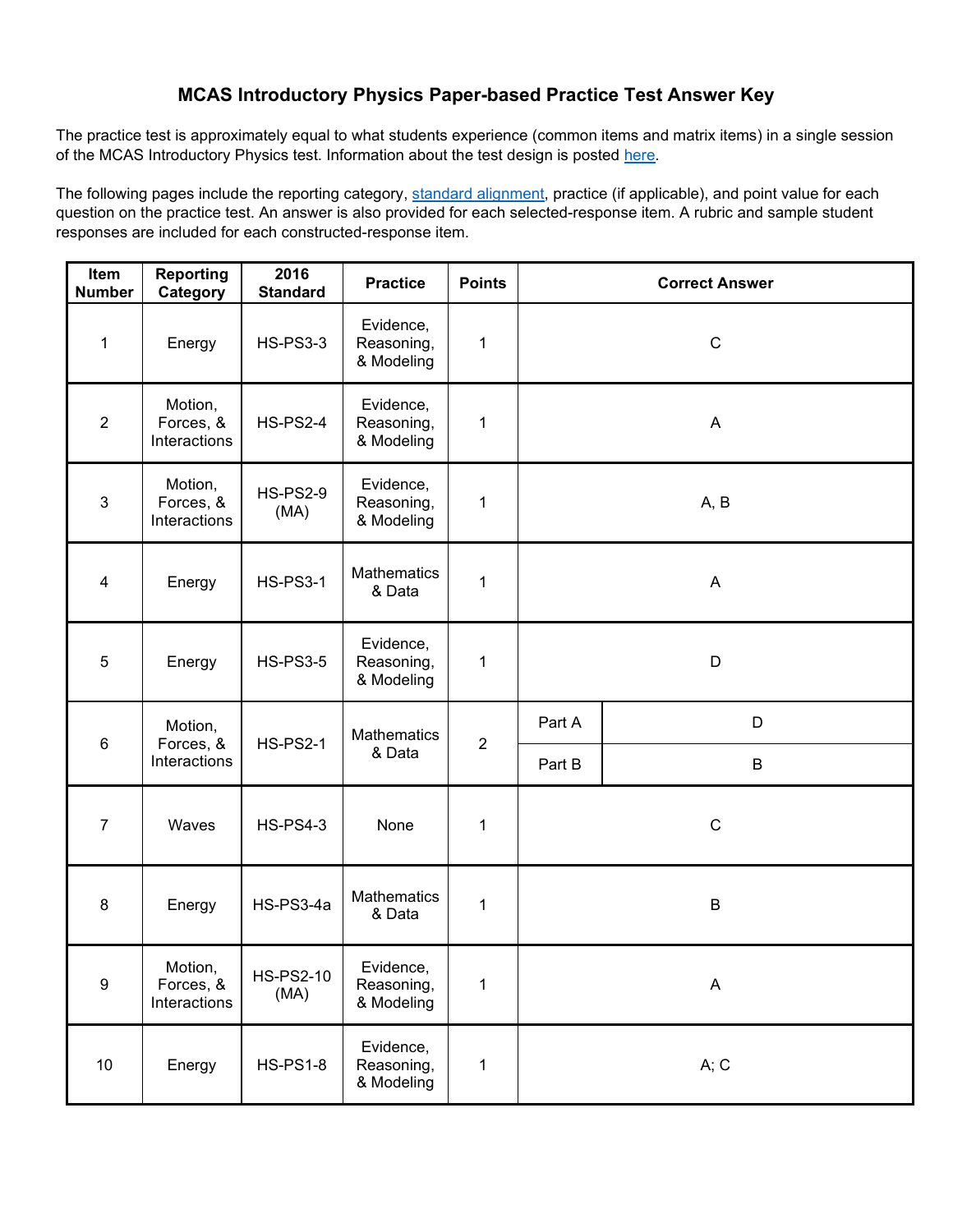| Item<br><b>Number</b> | <b>Reporting</b><br>Category         | 2016<br><b>Standard</b> | <b>Practice</b>                       | <b>Points</b> | <b>Correct Answer</b> |
|-----------------------|--------------------------------------|-------------------------|---------------------------------------|---------------|-----------------------|
| 11                    | Waves                                | <b>HS-PS4-1</b>         | <b>Mathematics</b><br>& Data          | 1             | D                     |
| 12                    | Motion,<br>Forces, &<br>Interactions | <b>HS-PS2-3</b>         | Evidence,<br>Reasoning,<br>& Modeling | 1             | C                     |
| 13                    | Waves                                | <b>HS-PS4-1</b>         | Evidence,<br>Reasoning,<br>& Modeling | 1             | B                     |

|                              | Module: Students read about a scientific scenario or phenomenon and then answered three 1-point<br>questions, one 2-point question, and one constructed response question worth 3 points. Some modules will<br>have five 1-point questions and one 3-point constructed response question instead. |                          |                                       |                |        |                                                                                   |  |  |
|------------------------------|---------------------------------------------------------------------------------------------------------------------------------------------------------------------------------------------------------------------------------------------------------------------------------------------------|--------------------------|---------------------------------------|----------------|--------|-----------------------------------------------------------------------------------|--|--|
| <b>Item</b><br><b>Number</b> | Reporting<br>2016<br><b>Practice</b><br><b>Points</b><br><b>Correct Answer</b><br><b>Standard</b><br>Category                                                                                                                                                                                     |                          |                                       |                |        |                                                                                   |  |  |
| 14                           | Motion,<br>Forces, &<br>Interactions                                                                                                                                                                                                                                                              | <b>HS-PS2-2</b>          | <b>Mathematics</b><br>& Data          | 1              |        | В                                                                                 |  |  |
| 15                           | Motion,<br>Forces, &<br>Interactions                                                                                                                                                                                                                                                              | <b>HS-PS2-10</b><br>(MA) | Evidence,<br>Reasoning,<br>& Modeling | 1              | C      |                                                                                   |  |  |
| 16                           | Energy                                                                                                                                                                                                                                                                                            | <b>HS-PS3-1</b>          | Evidence,<br>Reasoning,<br>& Modeling | 1              | B      |                                                                                   |  |  |
| 17                           | Motion,<br>Forces, &                                                                                                                                                                                                                                                                              |                          | <b>Mathematics</b><br>& Data          | $\overline{2}$ | Part A | C; A                                                                              |  |  |
|                              | Interactions                                                                                                                                                                                                                                                                                      | <b>HS-PS2-2</b>          |                                       |                | Part B | D, E                                                                              |  |  |
| 18                           | Motion,<br>Forces, &<br>Interactions                                                                                                                                                                                                                                                              | <b>HS-PS2-1</b>          | <b>Mathematics</b><br>& Data          | 3              |        | See scoring guide and sample student responses<br>below.<br>(Maximum of 3 points) |  |  |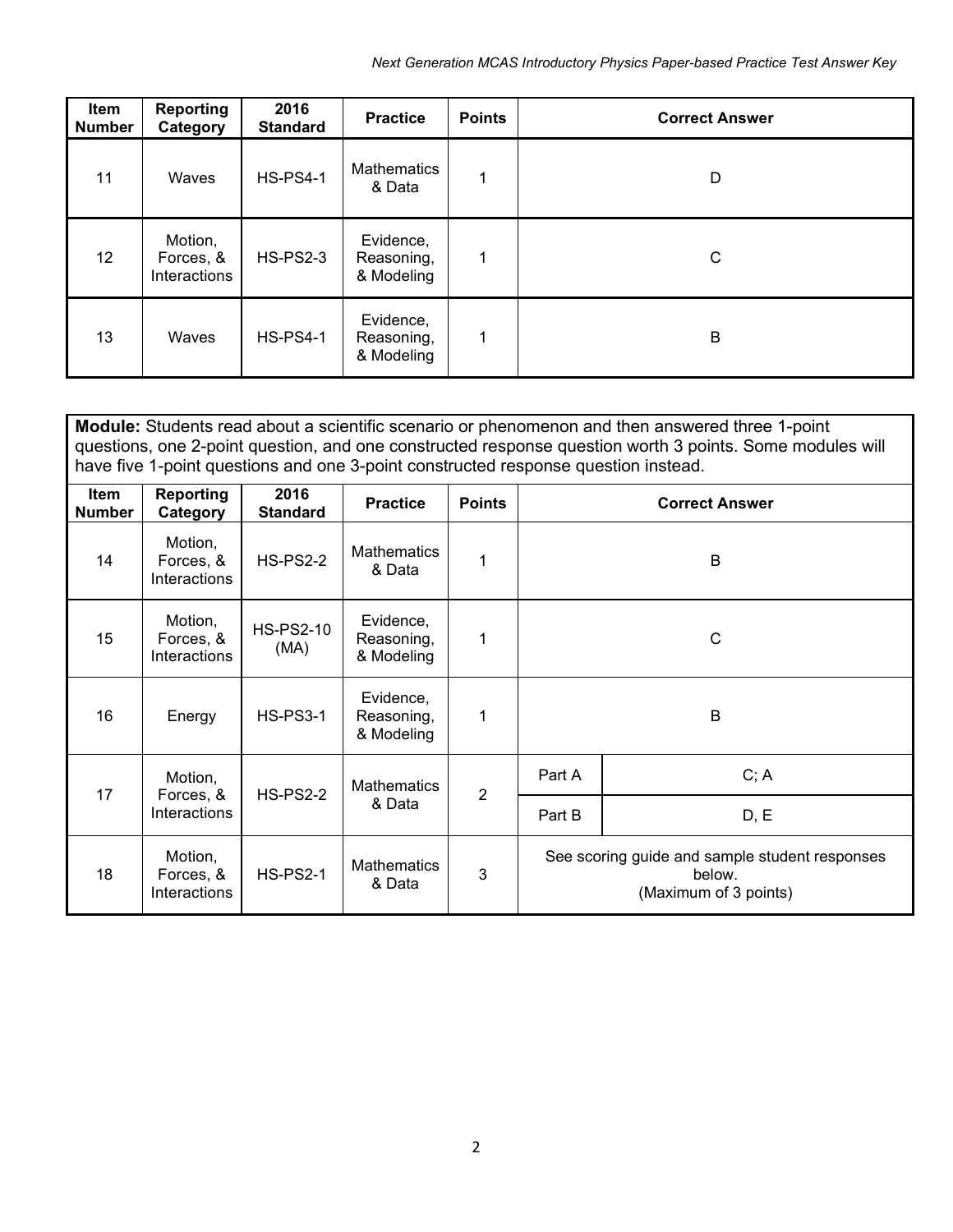| Item<br><b>Number</b> | <b>Reporting</b><br>Category         | 2016<br><b>Standard</b>  | <b>Practice</b>                       | <b>Points</b>  |              | <b>Correct Answer</b>                                                             |  |
|-----------------------|--------------------------------------|--------------------------|---------------------------------------|----------------|--------------|-----------------------------------------------------------------------------------|--|
| 19                    | Motion,<br>Forces, &<br>Interactions | <b>HS-PS2-4</b>          | <b>Mathematics</b><br>& Data          | 1              |              | B                                                                                 |  |
| 20                    | Motion,<br>Forces, &<br>Interactions | <b>HS-PS2-9</b><br>(MA)  | <b>Mathematics</b><br>& Data          | $\mathbf 1$    | $\mathsf{C}$ |                                                                                   |  |
| 21                    | Energy                               | <b>HS-PS3-2</b>          | None                                  | 1              |              | $\boldsymbol{\mathsf{A}}$                                                         |  |
| 22                    | Waves                                | <b>HS-PS4-1</b>          | <b>Mathematics</b>                    |                | Part A       | B                                                                                 |  |
|                       |                                      |                          | & Data                                | $\overline{2}$ | Part B       | B; B                                                                              |  |
| 23                    | Energy                               | <b>HS-PS3-1</b>          | <b>Mathematics</b><br>& Data          | $\overline{2}$ |              | C; B                                                                              |  |
| 24                    | Energy                               | <b>HS-PS3-5</b>          | Evidence,<br>Reasoning,<br>& Modeling | 1              |              | A                                                                                 |  |
| 25                    | Motion,<br>Forces, &<br>Interactions | <b>HS-PS2-10</b><br>(MA) | Evidence,<br>Reasoning,<br>& Modeling | 1              | B            |                                                                                   |  |
| 26                    | Waves                                | <b>HS-PS4-5</b>          | Evidence,<br>Reasoning,<br>& Modeling | 1              |              | A                                                                                 |  |
| 27                    | Motion,<br>Forces, &<br>Interactions | <b>HS-PS2-2</b>          | Mathematics<br>& Data                 | 1              |              | D                                                                                 |  |
| 28                    | Energy                               | HS-PS3-4a                | <b>Mathematics</b><br>& Data          | $\overline{4}$ |              | See scoring guide and sample student responses<br>below.<br>(Maximum of 4 points) |  |
| 29                    | Motion,<br>Forces, &<br>Interactions | <b>HS-PS2-9</b><br>(MA)  | Evidence,<br>Reasoning,<br>& Modeling | 4              |              | See scoring guide and sample student responses<br>below.<br>(Maximum of 4 points) |  |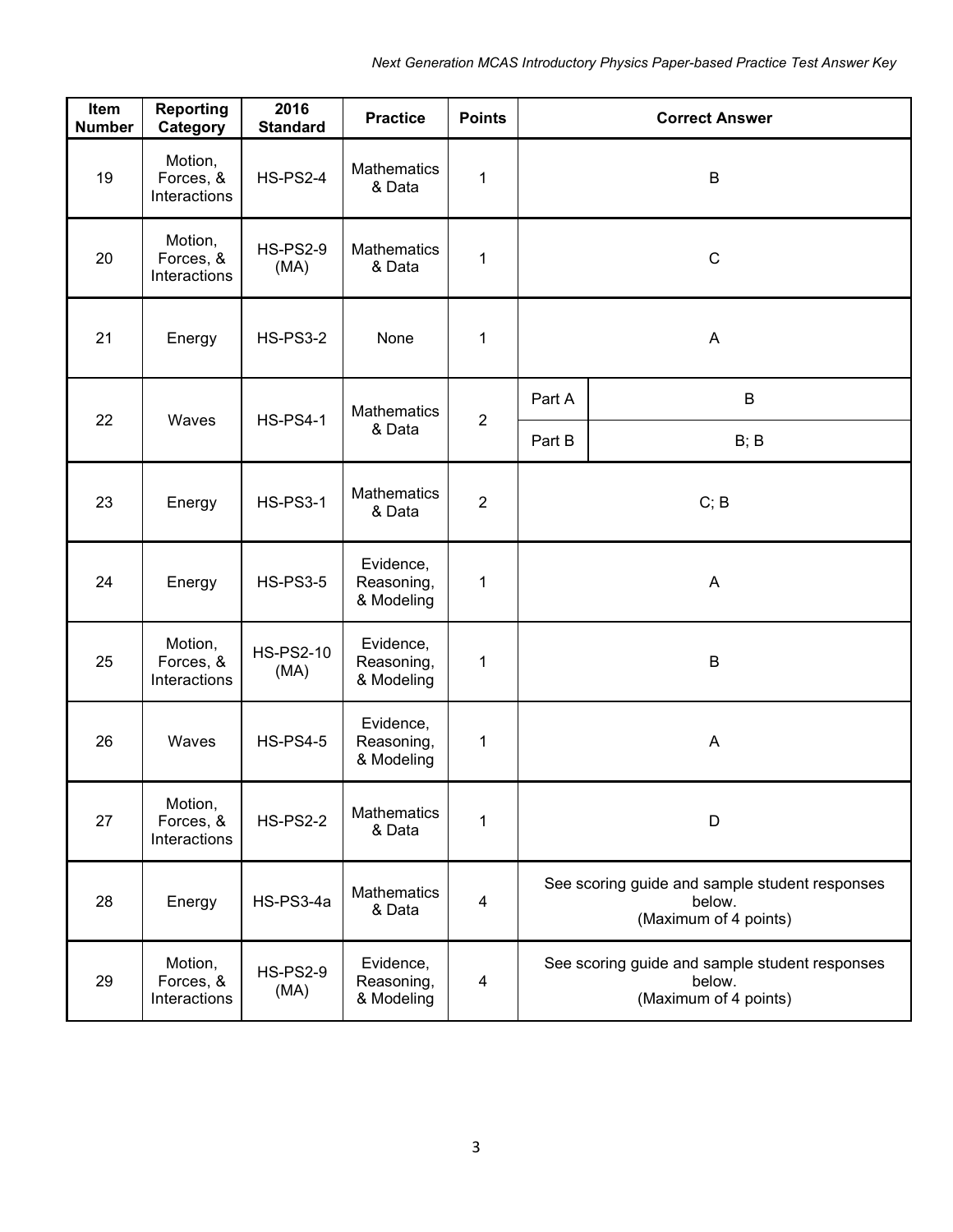# **Question 18: Scoring Guide**

| <b>Score</b> | <b>Description</b>                                                                                                                                                                                                                                                                                                                                                                              |
|--------------|-------------------------------------------------------------------------------------------------------------------------------------------------------------------------------------------------------------------------------------------------------------------------------------------------------------------------------------------------------------------------------------------------|
| 3            | The response demonstrates a thorough understanding of how to analyze the forces that act on<br>objects during collisions and how these forces affect the motion of each object. The response<br>correctly compares the forces between carts X and Y and explains the answer. The response also<br>correctly calculates the acceleration of cart X and the force on cart X during the collision. |
| 2            | The response demonstrates a partial understanding of how to analyze the forces that act on objects<br>during collisions and how these forces affect the motion of each object.                                                                                                                                                                                                                  |
|              | The response demonstrates a minimal understanding of how to analyze the forces that act on<br>objects during collisions and how these forces affect the motion of each object.                                                                                                                                                                                                                  |
| 0            | The response is incorrect or contains some correct work that is irrelevant to the skill or concept<br>being measured.                                                                                                                                                                                                                                                                           |

# **Question 18: Sample Student Responses** *(Actual Student Responses)*

| <b>Score</b>   | Part         | <b>Student Response</b>                                                                                                                                                                    |
|----------------|--------------|--------------------------------------------------------------------------------------------------------------------------------------------------------------------------------------------|
| 3              | $\mathsf{A}$ | They are the same because of Newton's 3 <sup>rd</sup> law: for every action there is an equal and opposite<br>reaction.                                                                    |
|                | $\sf B$      | а                                                                                                                                                                                          |
|                | $\mathsf C$  | $=$ ma<br>$.5 \times$<br>$-41$<br>-2newtons                                                                                                                                                |
|                | $\mathsf{A}$ | X and Y exerted the forces of the same magnitude on each other as according to Newton's 3 <sup>rd</sup> law<br>which states that for every action there is an equal and opposite reaction. |
| $\overline{2}$ | $\sf B$      | $+$ a $\Delta t$<br>w<br>$(0.6) ÷ 0.1 = a$<br>10                                                                                                                                           |
|                | $\mathsf{C}$ | $=$ ma<br>$0.5 \times (-4)$<br>$-8N$                                                                                                                                                       |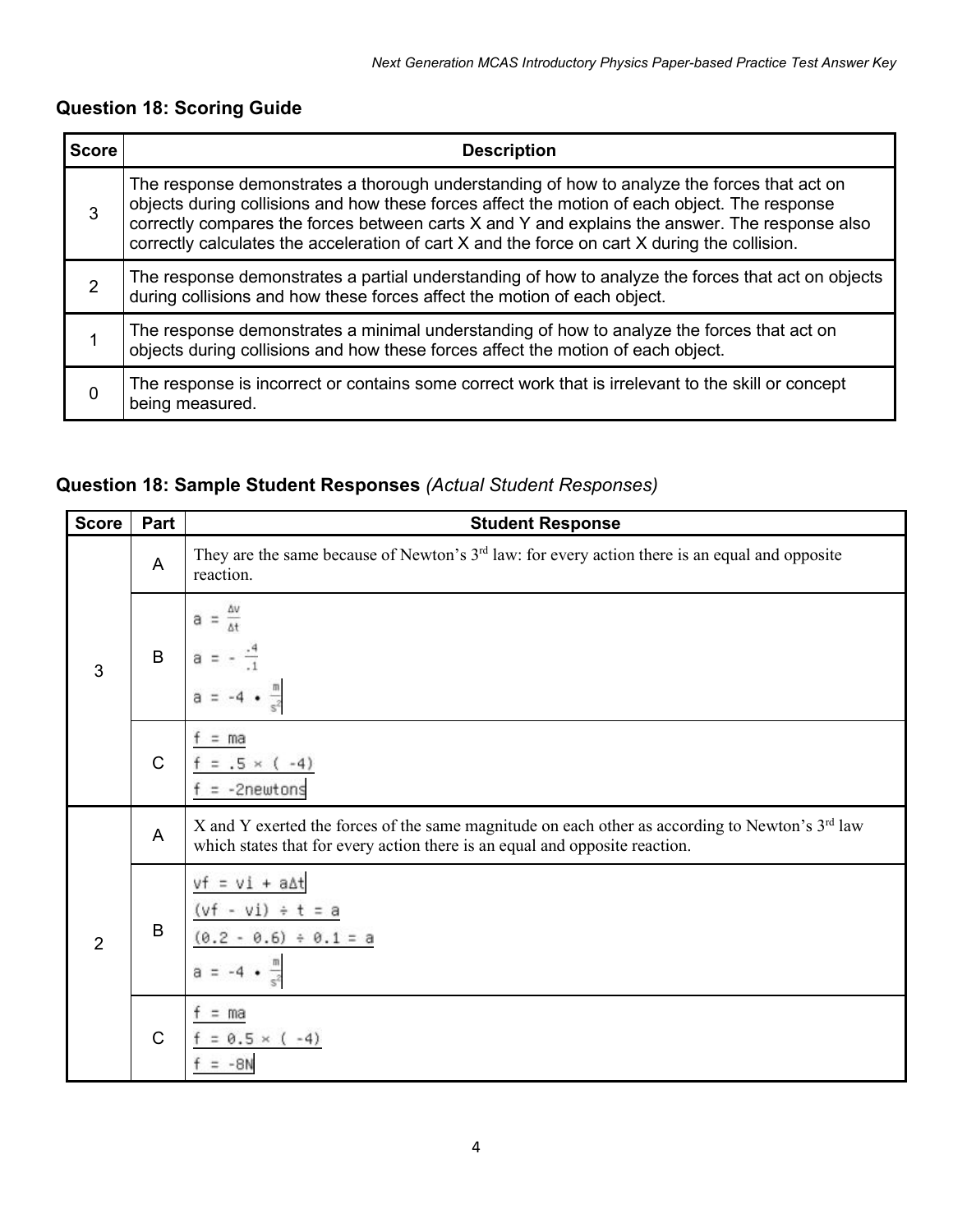| 1              | A            | The magnitude of the forces that cart X and cart Y exerted on each other during the collision were<br>different because cart Y was not moving but cart X was so Cart X exerted more force. |
|----------------|--------------|--------------------------------------------------------------------------------------------------------------------------------------------------------------------------------------------|
|                | B            | а                                                                                                                                                                                          |
|                | $\mathsf{C}$ | ma                                                                                                                                                                                         |
| $\overline{0}$ | A            | Since Cart Y is .5 kilograms bigger than Cart X the force exerted was greater on cart X from Y than<br>from X on Y.                                                                        |
|                | B            | $T = .5$ seconds<br>= 6 meters per second<br>meters per second squared                                                                                                                     |
|                | $\mathsf{C}$ | The Magnitude exerted on cart Y by X is $.5$ newtons                                                                                                                                       |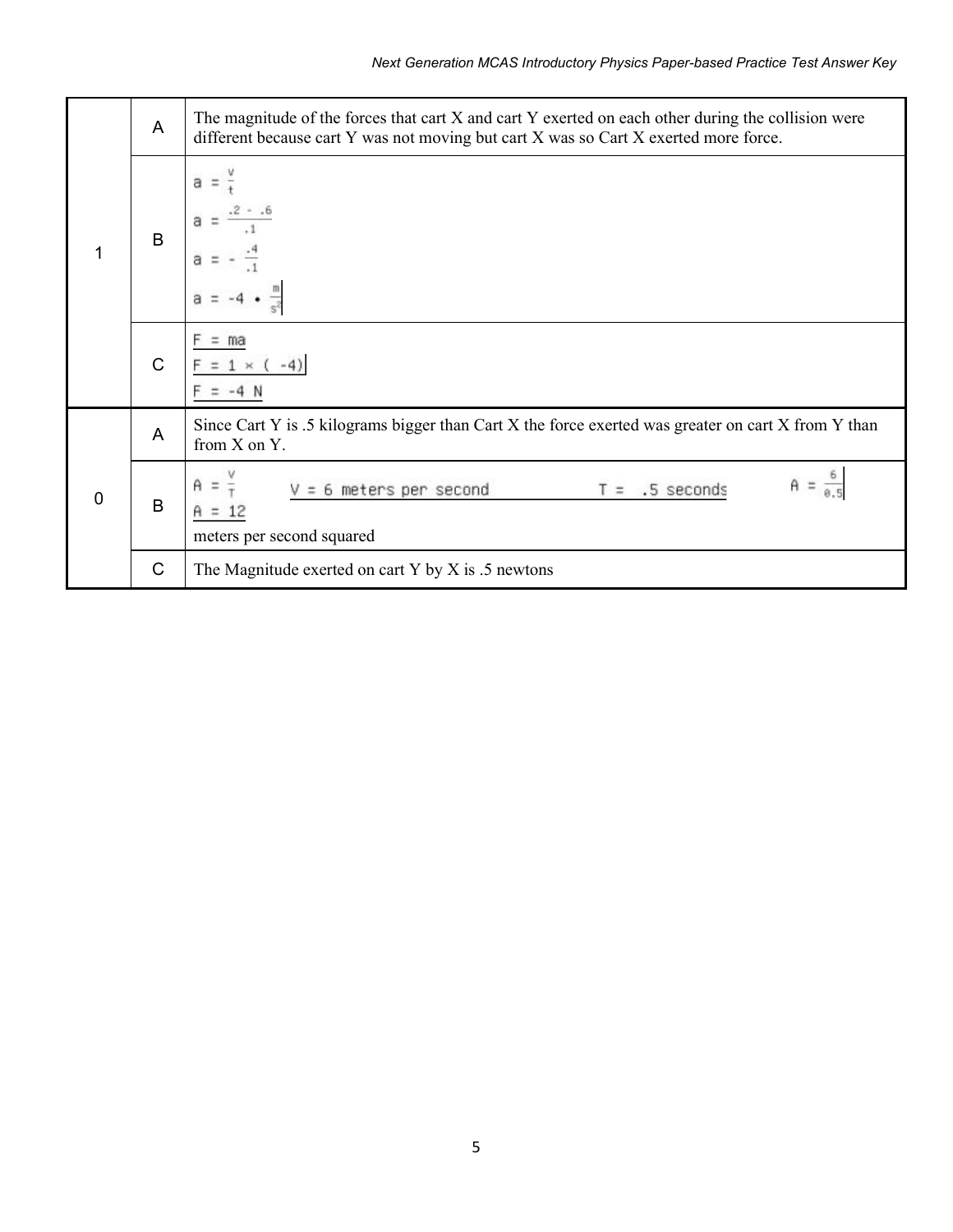| <b>Score</b>   | <b>Description</b>                                                                                                    |                                                                                                                                                                                                                                                                                                                                                                                                                                                                                                                                                                                                                                                           |  |  |  |  |  |
|----------------|-----------------------------------------------------------------------------------------------------------------------|-----------------------------------------------------------------------------------------------------------------------------------------------------------------------------------------------------------------------------------------------------------------------------------------------------------------------------------------------------------------------------------------------------------------------------------------------------------------------------------------------------------------------------------------------------------------------------------------------------------------------------------------------------------|--|--|--|--|--|
| 4              |                                                                                                                       | The response demonstrates a thorough understanding of the relationship between thermal energy,<br>temperature change, mass, and specific heat. The response correctly calculates the thermal energy<br>absorbed by the water. The response clearly describes what happens to the temperature of the<br>water as it boils and explains the answer. The response correctly compares the amount of thermal<br>energy absorbed by the water in the first and second experiments and clearly explains the answer.<br>The response also clearly describes how using a material with a greater specific heat will affect the<br>time it takes to heat the block. |  |  |  |  |  |
| 3              |                                                                                                                       | The response demonstrates a general understanding of the relationship between thermal energy,<br>temperature change, mass, and specific heat.                                                                                                                                                                                                                                                                                                                                                                                                                                                                                                             |  |  |  |  |  |
| $\overline{2}$ |                                                                                                                       | The response demonstrates a limited understanding of the relationship between thermal energy,<br>temperature change, mass, and specific heat.                                                                                                                                                                                                                                                                                                                                                                                                                                                                                                             |  |  |  |  |  |
| 1              |                                                                                                                       | The response demonstrates a minimal understanding of the relationship between thermal energy,<br>temperature change, mass, and specific heat.                                                                                                                                                                                                                                                                                                                                                                                                                                                                                                             |  |  |  |  |  |
| $\mathbf 0$    | The response is incorrect or contains some correct work that is irrelevant to the skill or concept<br>being measured. |                                                                                                                                                                                                                                                                                                                                                                                                                                                                                                                                                                                                                                                           |  |  |  |  |  |
|                |                                                                                                                       |                                                                                                                                                                                                                                                                                                                                                                                                                                                                                                                                                                                                                                                           |  |  |  |  |  |
|                |                                                                                                                       | Question 28: Sample Student Responses (Actual Student Responses)                                                                                                                                                                                                                                                                                                                                                                                                                                                                                                                                                                                          |  |  |  |  |  |
| <b>Score</b>   | Part                                                                                                                  | <b>Student Response</b>                                                                                                                                                                                                                                                                                                                                                                                                                                                                                                                                                                                                                                   |  |  |  |  |  |
|                | A                                                                                                                     | $\Delta t = 80 - 20 = 60^{\circ}C$<br>$m = 200 g$<br>$c = 4.18$ J/g <sup>o</sup> C<br>$Q = mc\Delta T$<br>$Q = 200(60)4.18$<br>$Q = ?$<br>$Q = 50160J$<br>The thermal energy absorbed by the water is 50160J. I used the heat equation to find this answer.                                                                                                                                                                                                                                                                                                                                                                                               |  |  |  |  |  |
| 4              | B                                                                                                                     | As the water starts to boil, or change from a liquid to a gas state, it under goes a phase change. Instead<br>of heat increasing the temperature of the water as it does when matter is not in a phase change, the<br>heat is used to change the state of the water and therefore is not used to increase the water's<br>temperature. For this reason, the water does not increase in temperature as it boils.                                                                                                                                                                                                                                            |  |  |  |  |  |
|                | C                                                                                                                     | in this experiment, the water absorbs the same amount of thermal energy as in part (a). This is because<br>the change in temperature $(\Delta T)$ , specific heat (c) and mass (m) of the water do not change, so the<br>solution of the heat equation, $Q = mc\Delta T$ , will be the same as in part (a).                                                                                                                                                                                                                                                                                                                                               |  |  |  |  |  |

# **Question 28: Scoring Guide**

# **Question 28: Sample Student Responses** *(Actual Student Responses)*

| <b>Score</b> | Part         |                                                                                                                                                                                                                                                                                                             |                                                                                                                                                                                                                                                                                                                                                                                                                | <b>Student Response</b>                                                                                                                                                                                                                                                                                                      |  |  |  |  |  |
|--------------|--------------|-------------------------------------------------------------------------------------------------------------------------------------------------------------------------------------------------------------------------------------------------------------------------------------------------------------|----------------------------------------------------------------------------------------------------------------------------------------------------------------------------------------------------------------------------------------------------------------------------------------------------------------------------------------------------------------------------------------------------------------|------------------------------------------------------------------------------------------------------------------------------------------------------------------------------------------------------------------------------------------------------------------------------------------------------------------------------|--|--|--|--|--|
|              | A            | $\Delta t = 80 - 20 = 60^{\circ}C$<br>$c = 4.18 \text{ J/g} \cdot {}^{\circ}C$<br>$m = 200 g$<br>$Q = ?$ $Q = mc\Delta T$ $Q = 200(60)4.18$<br>$Q = 50160J$<br>The thermal energy absorbed by the water is 50160J. I used the heat equation to find this answer.                                            |                                                                                                                                                                                                                                                                                                                                                                                                                |                                                                                                                                                                                                                                                                                                                              |  |  |  |  |  |
| 4            | B            |                                                                                                                                                                                                                                                                                                             | As the water starts to boil, or change from a liquid to a gas state, it under goes a phase change. Instead<br>of heat increasing the temperature of the water as it does when matter is not in a phase change, the<br>heat is used to change the state of the water and therefore is not used to increase the water's<br>temperature. For this reason, the water does not increase in temperature as it boils. |                                                                                                                                                                                                                                                                                                                              |  |  |  |  |  |
|              | $\mathsf{C}$ | in this experiment, the water absorbs the same amount of thermal energy as in part (a). This is because<br>the change in temperature $(\Delta T)$ , specific heat (c) and mass (m) of the water do not change, so the<br>solution of the heat equation, $Q = mc\Delta T$ , will be the same as in part (a). |                                                                                                                                                                                                                                                                                                                                                                                                                |                                                                                                                                                                                                                                                                                                                              |  |  |  |  |  |
|              | D            |                                                                                                                                                                                                                                                                                                             | time as the mass of the block is changing.                                                                                                                                                                                                                                                                                                                                                                     | If the block in experiment 2 were to have a higher specific heat, it will take more time to heat the<br>block. This is because specific heat is the amount of heat it takes per gram to raise one degree Celcius,<br>so if the specific heat is higher, it takes more energy to heat a certain amount, therefore taking more |  |  |  |  |  |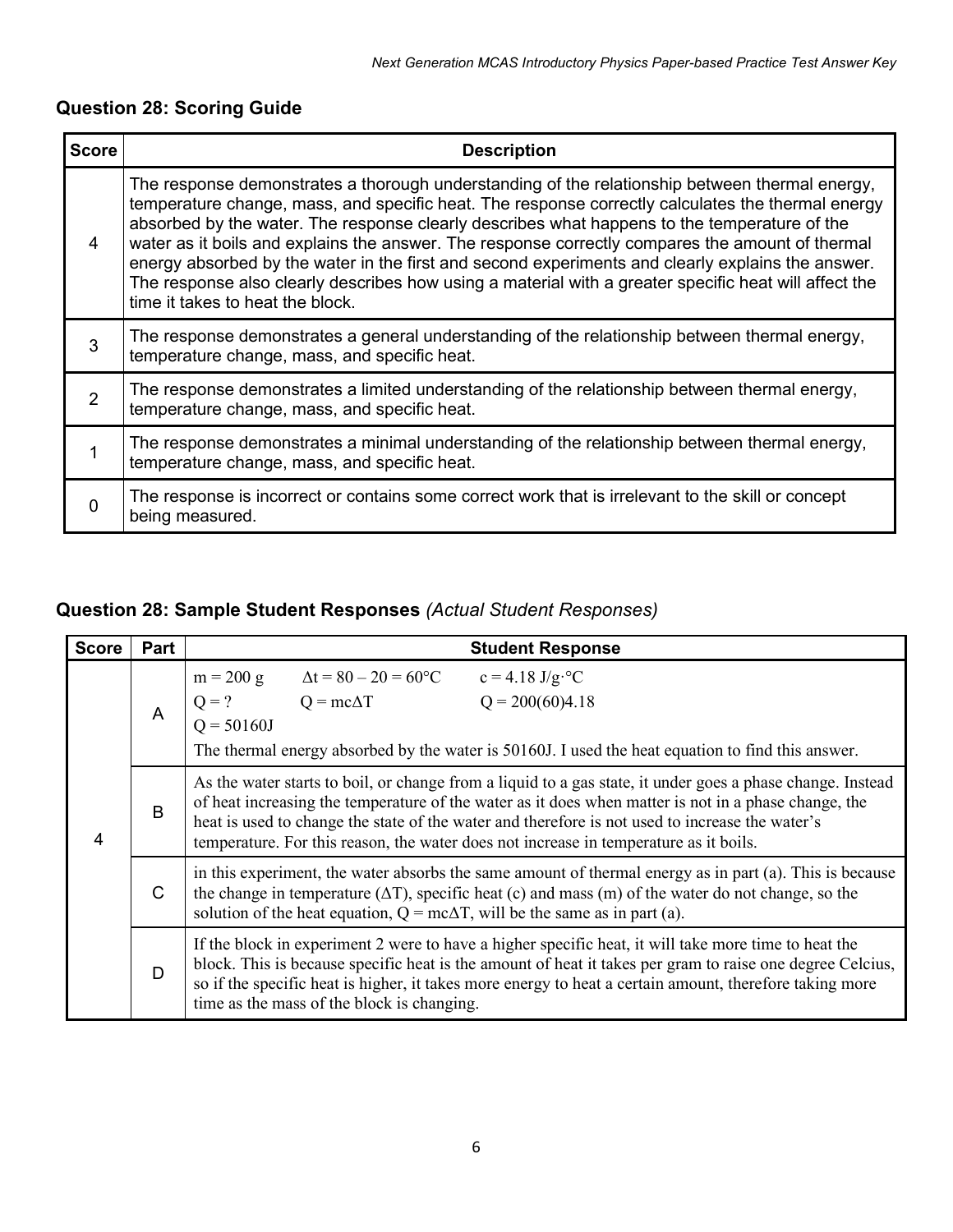|                |              | Next Generation MCAS Introductory Physics Paper-based Practice Test Answer Key                                                                                                                                                                                                                  |  |  |  |  |  |  |  |
|----------------|--------------|-------------------------------------------------------------------------------------------------------------------------------------------------------------------------------------------------------------------------------------------------------------------------------------------------|--|--|--|--|--|--|--|
| 3              | A            | $Q = heat$<br>$Q$ = mass x specific heat x $\Delta T$<br>200 g × 4.18 J/g·°C × 60°C<br>$80^{\circ}$ C - 20°C T <sub>F</sub> – T <sub>I</sub><br>50,160 J                                                                                                                                        |  |  |  |  |  |  |  |
|                | B            | The temperature increases after a person boils it because the molecules move rapidly and heat is<br>traversed.                                                                                                                                                                                  |  |  |  |  |  |  |  |
|                | $\mathsf C$  | $Q = mc\Delta T$<br>$= 200g$ .45 J/g <sup>o</sup> C 80 <sup>o</sup> C - 20 <sup>o</sup> C<br>5400 J for the iron block. 50,160 J for the water.                                                                                                                                                 |  |  |  |  |  |  |  |
|                | D            | The more specific heat it has the longer it will take to heat up because more heat energy is needed.                                                                                                                                                                                            |  |  |  |  |  |  |  |
|                | A            | $c = 4.18$ J/g·°C<br>given: $m = 200$ g<br>$\Delta T = 60$ °C<br>find: thermal energy<br>formula: $Q = mc\Delta T$<br>math: $(200)(4.18)(60)$<br>answer: 50,160 J.                                                                                                                              |  |  |  |  |  |  |  |
|                | B            | When the water starts to boil, the temperature will rise and get hotter and the adoms will start moving<br>faster.                                                                                                                                                                              |  |  |  |  |  |  |  |
| $\overline{2}$ | $\mathsf{C}$ | m = 200 g c = .45 J/g·°C $\Delta T = 60$ °C<br>thermal energy<br>$Q = mc\Delta T$<br>(200)(.45)(60)<br>5,400 J<br>The thermal Energy in part A was bigger than it was in part C because in part A, the specific heat was<br>4.18 J/g· $\rm ^{\circ}C$ and part C was .45 J/g· $\rm ^{\circ}C$ . |  |  |  |  |  |  |  |
|                | D            | The specific heat will affect the amount of time it takes to heat up the block because if it has a greater<br>specific heat, then it would take alot longer to heatup the block when you try and boil it.                                                                                       |  |  |  |  |  |  |  |
|                | A            | The thermal energy absorbed by the water would be 50160. I know because I multiplied the mass<br>$(200)$ by the specific heat $(4.18)$ by the change in temperature $(60)$ and it was 50160.                                                                                                    |  |  |  |  |  |  |  |
|                | B            | When the water boils the temperature gets much warmer.                                                                                                                                                                                                                                          |  |  |  |  |  |  |  |
| 1              | $\mathsf C$  | The amount of thermal energy absorbed by the water was less than it was in part A. Because the Iron<br>has a smaller heat capacity it made the thermal energy absorbed less.                                                                                                                    |  |  |  |  |  |  |  |
|                | D            | If you repeated the experiment with a block with a greater specific heat, it will take far less time to<br>heat the block.                                                                                                                                                                      |  |  |  |  |  |  |  |
|                | A            | The total thermal energy absorbed by the water is 1.19 $J/g \cdot C^{\circ}$                                                                                                                                                                                                                    |  |  |  |  |  |  |  |
|                | B            | The temperature of the water rises as the more the water boils.                                                                                                                                                                                                                                 |  |  |  |  |  |  |  |
| $\mathbf 0$    | $\mathsf C$  | The total thermal energy absorbed by the water is 11.1 $J/g \cdot C^{\circ}$ . In part a, the total thermal energy<br>absorbed by the water is $1.19 \text{ J/g} \cdot \text{C}^\circ$ . Theres a big difference from part A to Part C.                                                         |  |  |  |  |  |  |  |
|                | D            | repeating the second experiment will take faster because once heat hits the block it will heat up<br>automatically                                                                                                                                                                              |  |  |  |  |  |  |  |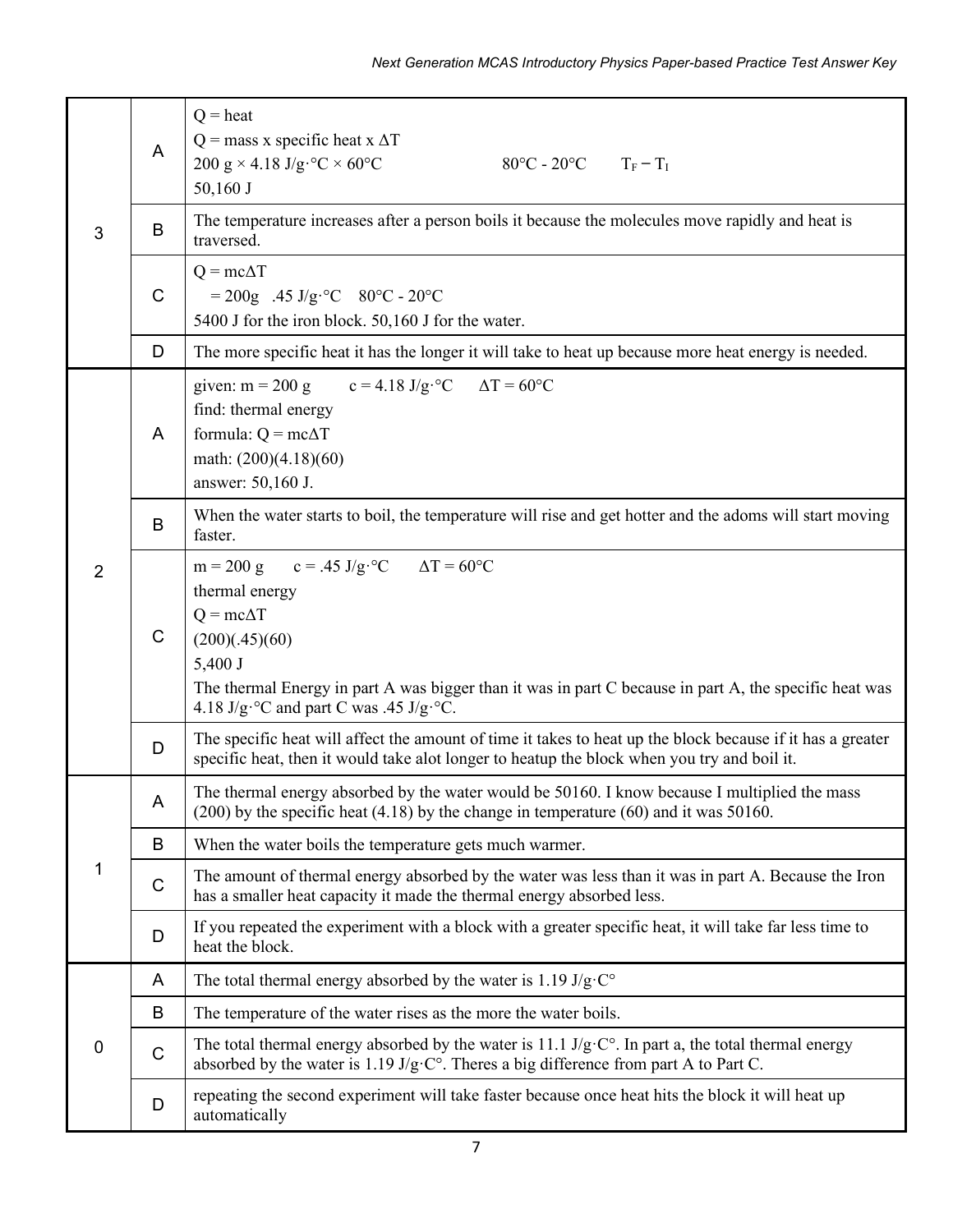# **Question 29: Scoring Guide**

|                |                                                                                                                                                                                                                                                                                                                                                                                                                                                              | Next Generation MCAS Introductory Physics Paper-based Practice Test Answer Key                                                                                                                                       |  |  |  |  |  |
|----------------|--------------------------------------------------------------------------------------------------------------------------------------------------------------------------------------------------------------------------------------------------------------------------------------------------------------------------------------------------------------------------------------------------------------------------------------------------------------|----------------------------------------------------------------------------------------------------------------------------------------------------------------------------------------------------------------------|--|--|--|--|--|
|                |                                                                                                                                                                                                                                                                                                                                                                                                                                                              | Question 29: Scoring Guide                                                                                                                                                                                           |  |  |  |  |  |
| <b>Score</b>   |                                                                                                                                                                                                                                                                                                                                                                                                                                                              | <b>Description</b>                                                                                                                                                                                                   |  |  |  |  |  |
| 4              | The response demonstrates a thorough understanding of current and resistance in series and<br>parallel circuits. The response correctly compares the brightness of bulbs X and Y when the switch<br>is open, and clearly describes what will happen to bulbs X and Y when the switch is closed. The<br>response also clearly describes one change that occurs when another bulb is added at point Z and<br>correctly calculates the current in this circuit. |                                                                                                                                                                                                                      |  |  |  |  |  |
| 3              | The response demonstrates a general understanding of current and resistance in series and parallel<br>circuits.                                                                                                                                                                                                                                                                                                                                              |                                                                                                                                                                                                                      |  |  |  |  |  |
| $\overline{2}$ | The response demonstrates a limited understanding of current and resistance in series and parallel<br>circuits.                                                                                                                                                                                                                                                                                                                                              |                                                                                                                                                                                                                      |  |  |  |  |  |
| 1              | circuits.                                                                                                                                                                                                                                                                                                                                                                                                                                                    | The response demonstrates a minimal understanding of current and resistance in series and parallel                                                                                                                   |  |  |  |  |  |
| $\mathbf 0$    | The response is incorrect or contains some correct work that is irrelevant to the skill or concept<br>being measured.                                                                                                                                                                                                                                                                                                                                        |                                                                                                                                                                                                                      |  |  |  |  |  |
|                |                                                                                                                                                                                                                                                                                                                                                                                                                                                              |                                                                                                                                                                                                                      |  |  |  |  |  |
|                |                                                                                                                                                                                                                                                                                                                                                                                                                                                              | Question 29: Sample Student Responses (Actual Student Responses)                                                                                                                                                     |  |  |  |  |  |
| <b>Score</b>   | Part                                                                                                                                                                                                                                                                                                                                                                                                                                                         | <b>Student Response</b>                                                                                                                                                                                              |  |  |  |  |  |
|                | A                                                                                                                                                                                                                                                                                                                                                                                                                                                            | When the switch is open bulb X and bulb Y both have the same brightness. They are each half as<br>bright as they would be if there was only one bulb.                                                                |  |  |  |  |  |
|                | B                                                                                                                                                                                                                                                                                                                                                                                                                                                            | When the switch is closed both bulbs do not have the same brightness anymore. Bulb X will become<br>brighter and bulb Y will turn off.                                                                               |  |  |  |  |  |
| 4              | C                                                                                                                                                                                                                                                                                                                                                                                                                                                            | One way this circuit functions differently is when an extra bulb is added. each bulb is less bright.<br>Since there are now 3 bulbs, each bulb becomes $1/3$ as bright as it would be if there was only one<br>bulb. |  |  |  |  |  |
|                |                                                                                                                                                                                                                                                                                                                                                                                                                                                              | When the switch is open, this circuit has a current of 2 Amps. To get my answer I divided the 30 V<br>from the battery by the total of 15 $\Omega$ of resistance to get 2 A of current.                              |  |  |  |  |  |

### **Question 29: Sample Student Responses** *(Actual Student Responses)*

| <b>Score</b> | Part | <b>Student Response</b>                                                                                                                                                                                            |
|--------------|------|--------------------------------------------------------------------------------------------------------------------------------------------------------------------------------------------------------------------|
| 4            | A    | When the switch is open bulb X and bulb Y both have the same brightness. They are each half as<br>bright as they would be if there was only one bulb.                                                              |
|              | B    | When the switch is closed both bulbs do not have the same brightness anymore. Bulb X will become<br>brighter and bulb Y will turn off.                                                                             |
|              | C    | One way this circuit functions differently is when an extra bulb is added, each bulb is less bright.<br>Since there are now 3 bulbs, each bulb becomes 1/3 as bright as it would be if there was only one<br>bulb. |
|              | D    | When the switch is open, this circuit has a current of 2 Amps. To get my answer I divided the 30 V<br>from the battery by the total of 15 $\Omega$ of resistance to get 2 A of current.                            |